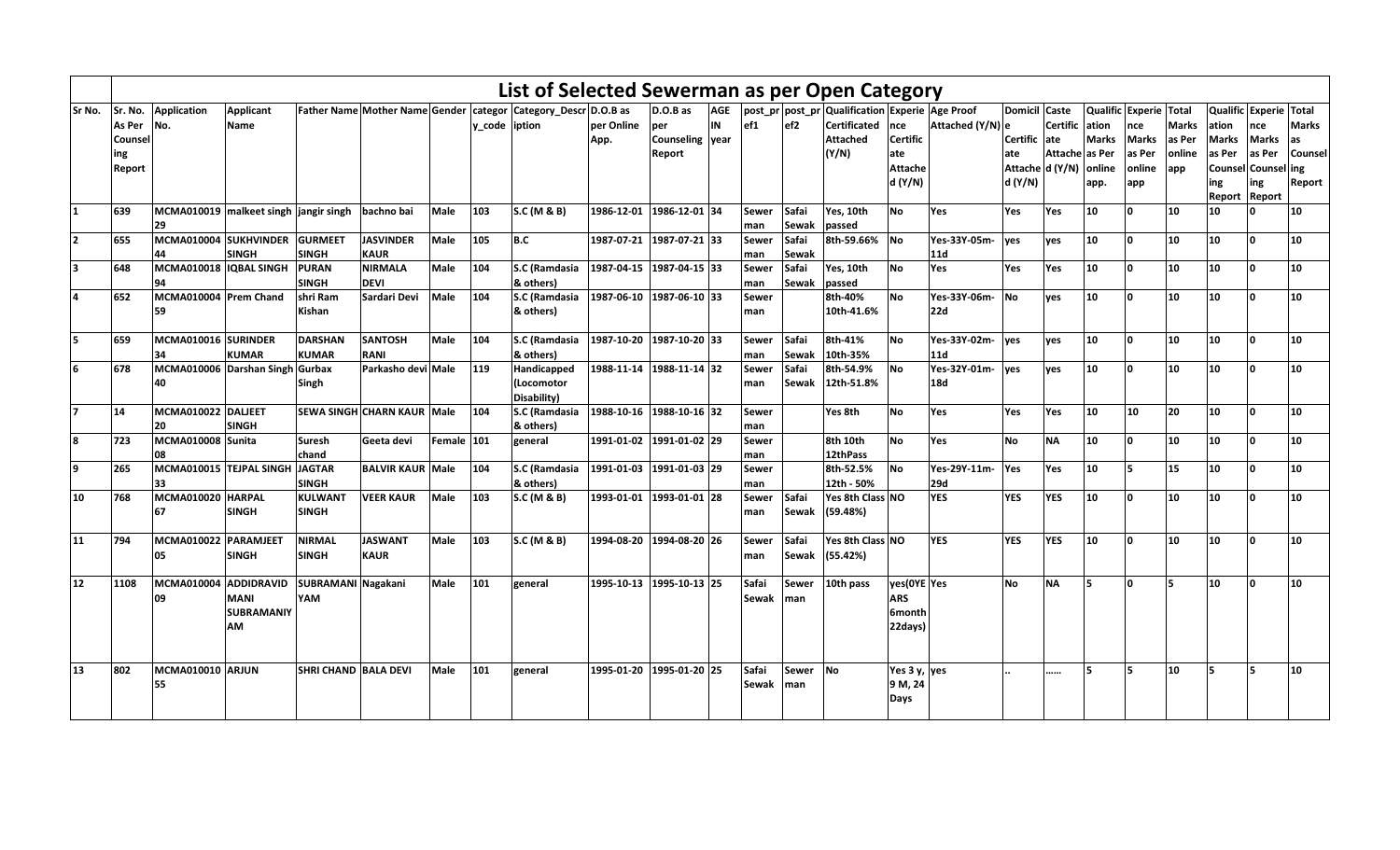| 14 | 1104 | MCMA010011<br>09               | <b>RANJEET</b><br><b>SINGH</b> | <b>RAM</b><br><b>KISHAN</b>         | <b>CHANDO</b>                                      | Male       | 101 | general     | 1995-05-13 1995-05-13 25 |  | Safai<br><b>Sewak</b> | Sewer<br>Iman       | <b>No</b>         | Yes<br>(3years<br><b>OMONT</b><br>H <sub>7</sub><br>days) | Yes                    | <b>No</b>  | <b>NA</b>   | I5. | ١o       | 5  | l5 |          | 10 |
|----|------|--------------------------------|--------------------------------|-------------------------------------|----------------------------------------------------|------------|-----|-------------|--------------------------|--|-----------------------|---------------------|-------------------|-----------------------------------------------------------|------------------------|------------|-------------|-----|----------|----|----|----------|----|
| 15 | 1111 | MCMA010010 POOJA<br>61         |                                | <b>JAGDISH</b>                      | <b>CHANDRO</b>                                     | Female 101 |     | general     | 1996-01-01 1996-01-01 25 |  | Safai<br>Sewak        | Sewer<br>Iman       | <b>No</b>         | yes(3ye Yes<br>lar<br>1month<br>21days)                   |                        | <b>No</b>  | <b>NA</b>   | I5  | ١o       | 5  | l5 | IS.      | 10 |
| 16 | 486  | MCMA010015 MANJU<br>70         |                                | <b>TARI KARAN GANDHI</b>            |                                                    | Female 101 |     | general     | 1996-01-01 1996-01-01 25 |  | Safai<br>Sewak        | Sewer<br>man        | <b>No</b>         | $07 - 08$                                                 | Yes(03-Yes-25Y         | <b>No</b>  | N/A         | I5. | 8        | 13 |    | IS.      | 10 |
| 17 | 813  | MCMA010012 EKNOOR<br>35        | <b>SINGH</b>                   | <b>DAVINDER</b><br><b>SINGH</b>     | PARAMJIT<br><b>KAUR</b>                            | Male       | 101 | general     | 1995-07-21 1995-07-21 25 |  | Safai<br>Sewak        | <b>Sewer</b><br>man | <b>Yes Matric</b> | no                                                        | yes                    | yes        |             | 10  | <b>0</b> | 10 | 10 | l0.      | 10 |
| 18 | 820  | MCMA010015 INDER<br>39         | <b>KUMAR</b>                   | <b>RAMJI LAL</b>                    | <b>LALITA DEVI</b>                                 | Male       | 101 | general     | 1996-02-01 1996-02-01 24 |  | Safai<br>Sewak        | <b>Sewer</b><br>man | <b>Yes Matric</b> | no                                                        | yes                    | no         |             | 10  | ١o       | 10 | 10 | ١o       | 10 |
| 19 | 821  | MCMA010017 SHILPI<br>82        |                                | <b>MOHINDER</b><br><b>PAL SINGH</b> | <b>MAMTESH</b>                                     | Female 101 |     | general     | 1996-02-16 1996-02-16 24 |  | Safai<br>Sewak        | Sewer<br>man        | <b>Yes Matric</b> | no                                                        | yes                    | <b>no</b>  |             | 10  | ١o       | 10 | 10 | ١o       | 10 |
| 20 | 828  | MCMA010010 RAJU KUMAR<br>81    |                                | <b>RAJKUMAR</b><br><b>BIND</b>      | <b>ISHARAVATI</b><br><b>DEVI</b>                   | Male       | 101 | general     | 1996-05-30 1996-05-30 24 |  | Safai<br>Sewak        | Sewer<br>man        | yes               | no                                                        | yes                    | no         | $\cdots$    | 10  | ١o       | 10 | 10 | n.       | 10 |
| 21 | 829  | MCMA010006 MAHENDRA<br>45      | <b>SINGH</b><br><b>MEENA</b>   | <b>PRAHALAD</b><br><b>MEENA</b>     | <b>PREM DEVI</b>                                   | Male       | 101 | general     | 1996-06-03 1996-06-03 24 |  | Safai<br>Sewak        | Sewer<br>man        | <b>Yes Matric</b> | no                                                        | ves                    | no         |             | 10  | ١o       | 10 | 10 | <b>O</b> | 10 |
| 22 | 832  | MCMA010016 Arjun Birla<br>62   |                                | Late<br>Rajkumar                    | Late suman                                         | Male       | 101 | general     | 1996-06-24 1996-06-24 24 |  | Safai<br>Sewak        | <b>Sewer</b><br>man | <b>Yes Matric</b> | no                                                        | yes                    | <b>Ino</b> |             | 10  | I٥       | 10 | 10 | ١o       | 10 |
| 23 | 837  | MCMA010002 JASWINDER<br>09     | <b>SINGH</b>                   | <b>DARBARA</b><br><b>SINGH</b>      | <b>MANINDER</b><br><b>KAUR</b>                     | Male       | 101 | general     | 1996-07-27 1996-07-27 24 |  | Safai<br>Sewak        | Sewer<br>man        | <b>Yes Matric</b> | no                                                        | ves                    | <b>No</b>  |             | 10  | ١o       | 10 | 10 | 0        | 10 |
| 24 | 844  | MCMA010020 Ajay kumar<br>35    |                                | Rajesh<br>Kumar                     | Akari devi                                         | Male       | 101 | general     | 1996-11-11 1996-11-11 24 |  | Safai<br>Sewak        | <b>Sewer</b><br>man | yes matric        | no                                                        | yes                    | no         |             | 10  | l O      | 10 | 10 | l0.      | 10 |
| 25 | 830  | MCMA010016 SUNNY<br>50         | <b>KUMAR</b>                   | MADAN LAL KENA DEVI                 |                                                    | Male       | 101 | general     | 1996-06-08 1996-06-08 24 |  | Safai<br>Sewak        | Sewer<br>man        | no                | yes 3 y, yes<br>9 M, 27<br>Days                           |                        | <b>no</b>  |             | 15  | İ5.      | 10 | l5 | Б,       | 10 |
| 26 | 846  | MCMA010002 Nitin kaundal<br>54 |                                | <b>Ashok</b><br>Kaundal             | Meena<br>kaundal                                   | Male       | 101 | general     | 1997-01-22 1997-01-22 23 |  | Safai<br>Sewak        | <b>Sewer</b><br>man | yes matric        | no                                                        | ves                    | ves        |             | 10  | I٥       | 10 | 10 | lo.      | 10 |
| 27 | 879  | MCMA010008 POOJAPREET<br>70    | <b>KAUR</b>                    | <b>KISHAN</b><br><b>CHAND</b>       | <b>KIRANJIT</b><br><b>KAUR</b>                     | Female 101 |     | general     | 1999-02-08 1999-02-08 21 |  | Safai<br>Sewak        | <b>Sewer</b><br>man | 10th-63%          | <b>No</b>                                                 | Yes-22Y-10m-Yes<br>24d |            | N/A         | 10  | 0        | 10 | 10 | 0        | 10 |
| 28 | 897  | MCMA010023 RIYA<br>03          |                                | <b>VINOD</b><br><b>KUMAR</b>        | <b>SUMAN</b>                                       | Female 101 |     | general     | 2000-02-23 2000-02-23 20 |  | Safai<br>Sewak        | <b>Sewer</b><br>man | 10th-58%          | <b>No</b>                                                 | Yes-20Y-10m-<br>09d    | No         | $N/\Lambda$ | 10  | ١o       | 10 | 10 | ١n       | 10 |
| 29 | 916  | 52                             |                                | <b>R SINGH</b>                      | MCMA010015 RANJIT SINGH LAKHWINDE MANJIT KAUR Male |            | 103 | S.C (M & B) | 2001-12-11 2001-12-11 19 |  | Sewer<br>man          | Safai<br>Sewak      | 8th Pass          | <b>No</b>                                                 | Yes                    | Yes        | Yes         | 10  | ١o       | 10 | 10 | 'n       | 10 |
| 30 | 953  | MCMA010013 ANJALI<br>33        |                                | <b>PAYANI</b>                       | <b>MUKAI</b>                                       | Female 101 |     | general     | 1984-02-08 1984-02-08 36 |  | Safai<br>Sewak        | Sewer<br>man        | <b>NO</b>         | <b>YES</b><br>(01Y,<br>02M,<br>29D)                       | <b>YES</b>             | N.A        | N.A         | 5   | ١o       | l5 |    | n        | 5  |